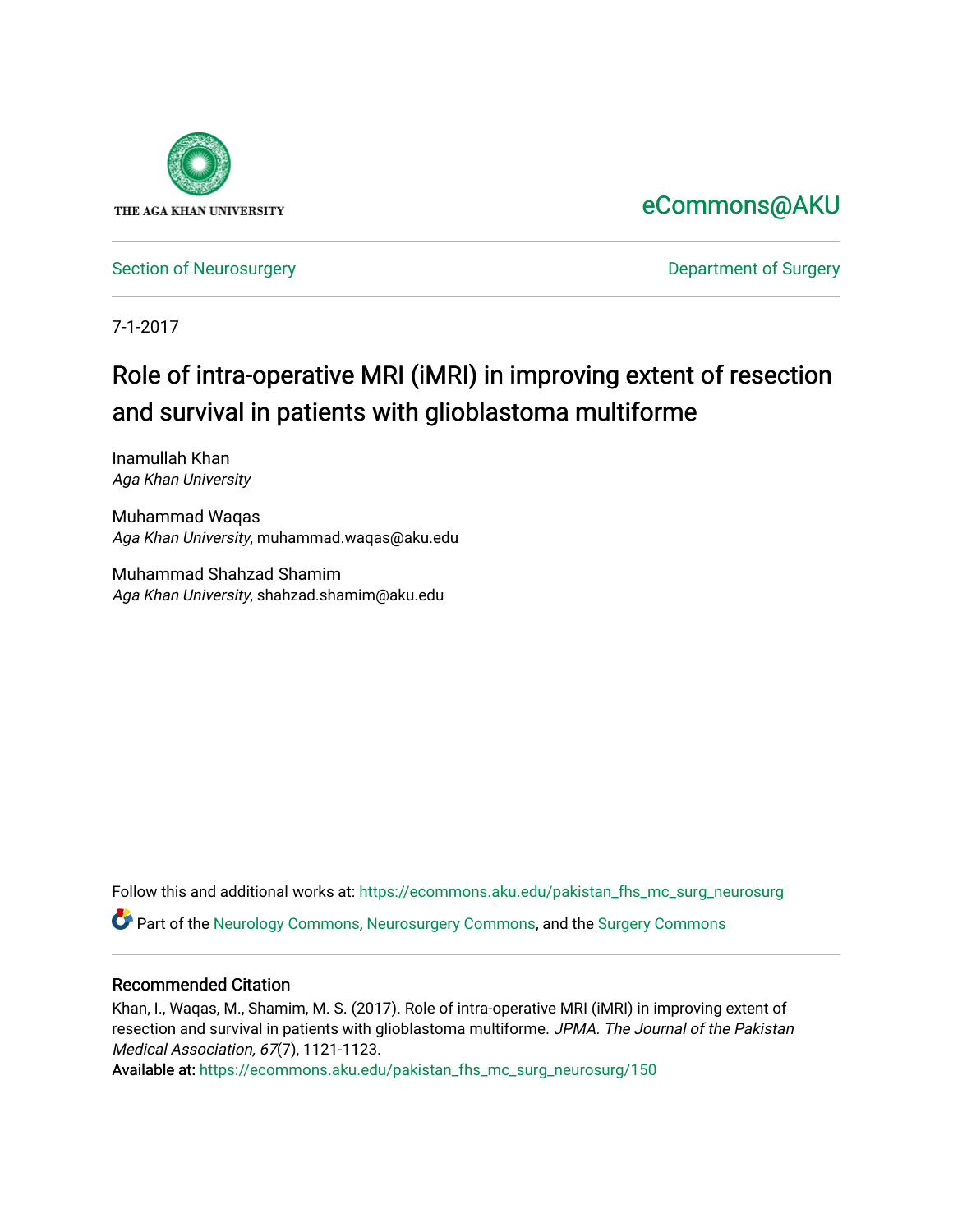## EVIDENCE BASED NEURO-ONCOLOGY

### **Role of Intra-operative MRI (iMRI) in Improving Extent of Resection and Survival in Patients with Glioblastoma Multiforme**

Inamullah Khan, Muhammad Waqas, Muhammad Shahzad Shamim

#### **Abstract**

Multiple intraoperative aids have been introduced to improve the extent of resection (EOR) in Glioblastoma Multiforme (GBM) patients, avoiding any new neurological deficits. Intraoperative MRI (iMRI) has been debated for its utility and cost for nearly two decades in neurosurgical literature. Review of literature suggests improved EOR in GBM patients who underwent iMRI assisted surgical resections leading to higher overall survival (OS) and progression free survival (PFS). iMRI provides real time intraoperative imaging with reasonable quality. Higher risk for new postoperative deficits with increased EOR is not reported in any study using iMRI. The level of evidence regarding prognostic benefits of iMRI is still of low quality.

**Keywords:** Glioblatoma, iMRI, Extent of resection, Overall survival, Progression free survival.

#### **Introduction**

Maximum safe surgical resection followed by concomitant chemotherapy and radiation therapy is the standard of care for most Glioblastoma Multiforme (GBM) patients. Extent of tumour resection (EOR) has been shown by several studies, to be an independent predictor of outcome.1,2 Several intra-operative aids have been used to maximize the EOR, including cheaper options such as ultrasound, awake craniotomy, and more expensive ones such as neuronavigation and iMRI. iMRI can provide better details of distortions caused by dural opening and brain shift in comparison to neuronavigation and is in use and under debate for nearly two decades.<sup>3</sup> The major argument against its use is the cost. In this article we review the present evidence of use of iMRI in GBM resection and its impact on the EOR and survival in such patients.

#### **Review of Evidence**

We conducted literature search on the use of iMRI in GBM resection and its impact on EOR, overall survival and

Aga Khan University Hospital, Karachi, Pakistan. **Correspondence:** Muhammad Shahzad Shamim. Email: shahzad.shamim@aku.edu



**Figure:** Intraoperative MRI.<sup>11</sup>

progression free survival on PubMed database. Search result showed a total of 33 articles, out of which seven most relevant to the review objectives were selected for the study by abstract screening. The reviewed articles included three prospective cohorts, a retrospective cohort, a meta-analysis and two systematic reviews including a Cochrane review.

In one of the earliest publications on this topic, Black et al., in 1997 reported the use of iMRI in neurosurgical procedures and inferred that iMRI helps in precise localization and targeting of the lesion with immediate evaluation of the progress of the procedure. iMRI also decreases the potential errors of frame-based and frameless stereotactic surgery due to altering position with shifting brain parenchyma, helping to determine tumour margins, optimizing the surgical approaches, and achieving complete resection as well as monitoring intraoperative complications.<sup>3</sup> In 2009 Lenaburg et al., reviewed a series of 35 cases that underwent GBM resection using iMRI and reported an average resection of 94% with only 3 patients in less than 90% resection range, hence reporting a higher EOR with iMRI speculating higher survival time in such patients.<sup>4</sup>

Senft et al., in 2010 reported a prospective analysis of a